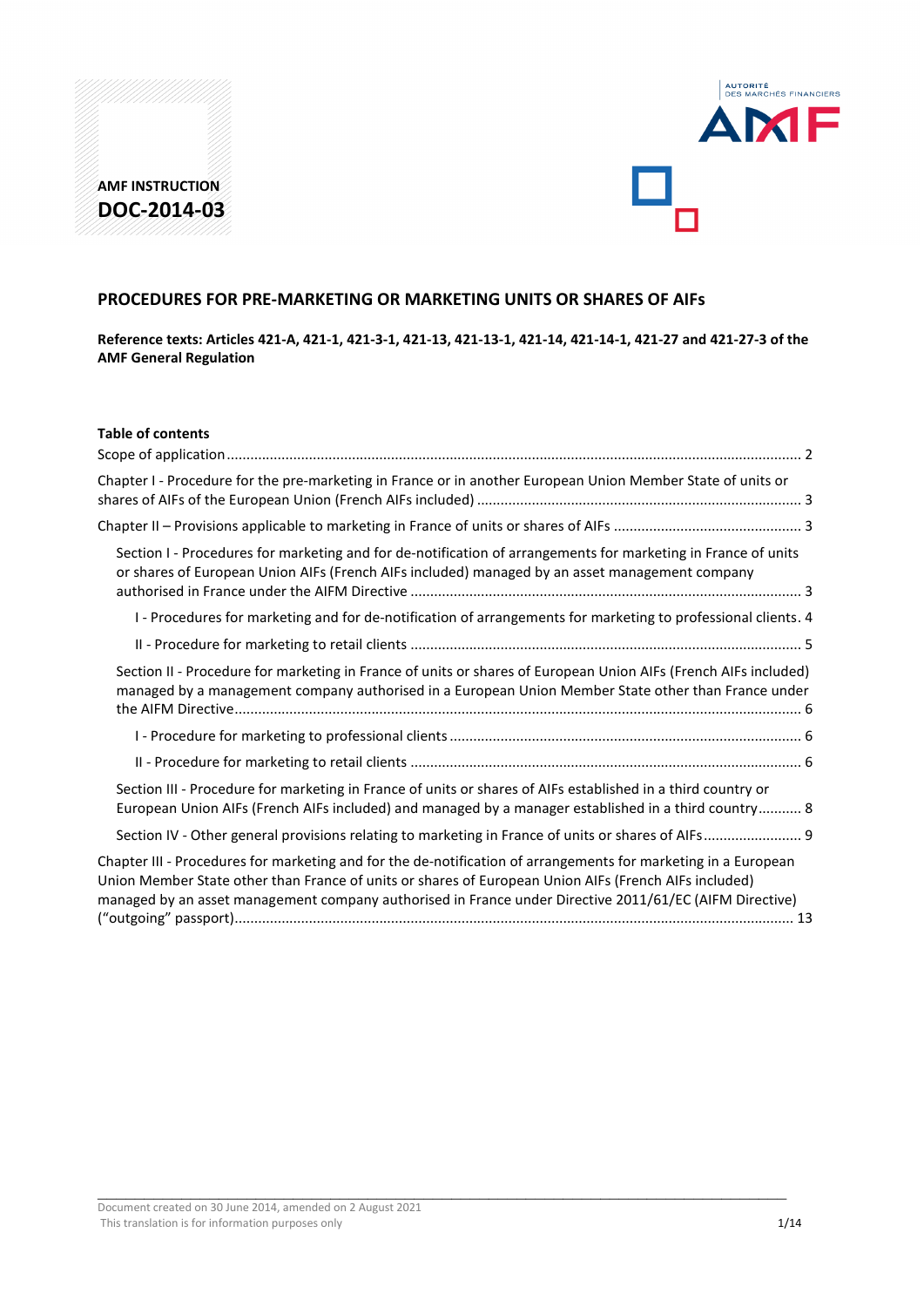

#### **This document comprises annexes which are accessible via the Annexes and Links section**

Annex A - Form for the pre-marketing in France or in another European Union Member State of units or shares of AIFs established in a Member State of the European Union (French AIFs included) by an asset management company Annex 1 - Notification file for marketing in France of units or shares of European Union AIFs managed by an asset management company authorised in France

Annex 2-1 - Notification letter to be completed prior to marketing units or shares of European Union AIFs managed by an asset management company authorised in France in a European Union Member State other than France Annex 2-2 - Items to be attached to the file referred to in Annex 2-1

1. Annex 3 - Authorisation application file for marketing in France of third country AIFs or AIFs managed by a manager established in a third country

2. Annex 4 - File for the de-notification of arrangements for marketing in France of units or shares of European Union AIFs (French AIFs included) managed by an asset management company authorised in France

3. Annex 4-1 - File for the de-notification of arrangements for marketing in a Member State of the European Union other than France of units or shares of European Union AIFs (French AIFs included) managed by a portfolio asset management company authorised in France

# <span id="page-1-0"></span>Scope of application

This instruction sets out the conditions applicable to the following procedures:

- 1. The **procedure for the pre-marketing in France or in another European Union Member State**[1](#page-1-1) of units or shares of AIFs established in a Member State of the European Union (French AIFs included) and managed by an asset management company authorised in France under Directive 2011/61/EU of the European Parliament and of the Council of 8 June 2011 (AIFM Directive),
- 2. The **procedure for marketing in France** of units or shares in AIFs:
	- established in France or in a European Union Member State other than France and managed by an asset management company authorised in France under the AIFM Directive,
	- established in France or in a European Union Member State other than France and managed by a management company authorised in a European Union Member State other than France under the AIFM Directive,
	- established in a third country and/or managed by a manager established in a third country.
- 3. The **procedure for marketing in a European Union Member State other than France** of units or shares of European Union AIFs (French AIFs included) managed by an asset management company authorised in France under the AIFM Directive ("out" passport);
- 4. The **procedure for the de-notification of arrangements for marketing in France or in another European Union Member State** of units or shares of AIFs established in a Member State of the European Union (French AIFs included) and managed by an asset management company authorised in France under the AIFM Directive).

This instruction does not explain the provisions relating to the passport mechanism provided by Regulation (EU) 2017/1129 of the European Parliament and of the Council of 14 June 2017 on the prospectus to be published when securities are offered to the public or admitted to trading on a regulated market.

-

<span id="page-1-1"></span>\_\_\_\_\_\_\_\_\_\_\_\_\_\_\_\_\_\_\_\_\_\_\_\_\_\_\_\_\_\_\_\_\_\_\_\_\_\_\_\_\_\_\_\_\_\_\_\_\_\_\_\_\_\_\_\_\_\_\_\_\_\_\_\_\_\_\_\_\_\_\_\_\_\_\_\_ <sup>1</sup> For the purposes of the application of this instruction, any reference to the Member States of the European Union and the European Union shall be understood as including the other States that are parties to the European Economic Area agreement.

Document created on 30 June 2014, amended on 2 August 2021 This translation is for information purposes only *2/15* and *2/15* and *2/15* and *2/15* and *2/15***</del> and <b>***2/15*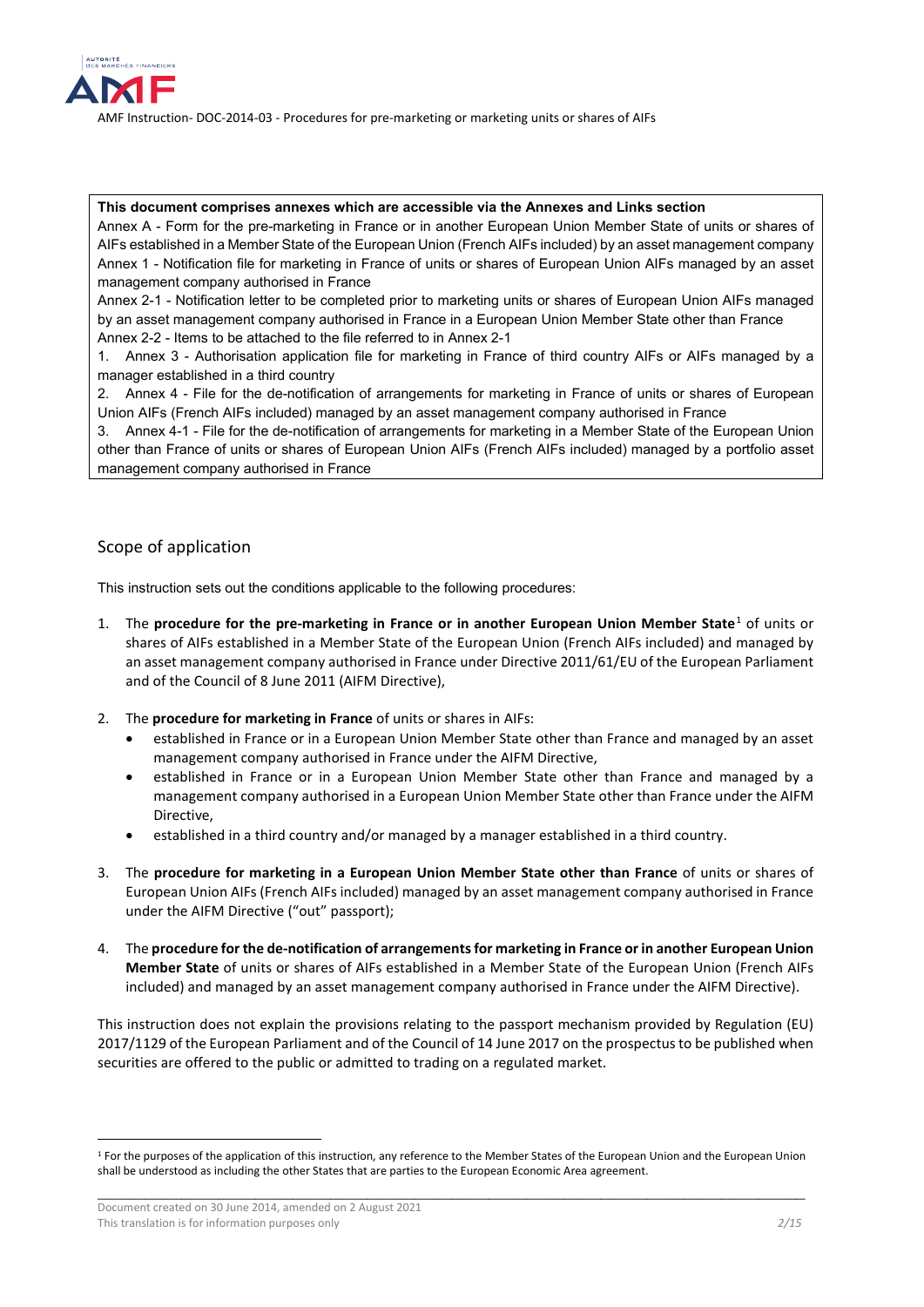

In this respect it is stated that if an AIF is of the closed-ended type within the meaning of Regulation (EU) 2017/1129 of 14 June 2017, application should be made both of the provisions of this instruction and of those based on the said Regulation.

Finally, this instruction does not apply to French asset management companies that are not authorised under the AIFM Directive.[2](#page-2-3) Nor does it concern marketing of units or shares of AIFs under Regulation (EU) n° 345/2013 of the European Parliament and the Council of 17 April 2013 on European venture capital funds or Regulation (EU) n° 346/2013 of the European Parliament and the Council of 17 April 2013 on European social entrepreneurship funds.

# Terms used

The term AIF also refers to the "Other AIFs" referred to in Article L. 214-24, III of the Monetary and Financial Code.

When the AIF is self-managed, the terms "asset management company", "management company" and "manager" refer to the AIF itself.

The term professional clients refers to:

- professional clients corresponding to the criteria of Article D. 533-11 of the Monetary and Financial Code, and
- clients opting for professional client treatment.<sup>[3](#page-2-4)</sup>

<span id="page-2-0"></span>Chapter I - Procedure for the pre-marketing in France or in another European Union Member State of units or shares of AIFs of the European Union (French AIFs included)

This chapter applies to AIFs established in France or in another European Union Member State and managed by an asset management company authorised in France under the AIFM Directive.

As an introduction, you are reminded that any asset management company that conducts activities of premarketing of units or shares of a European Union AIF to professional clients in France or in another European Union Member State, in accordance with Article L. 214-24-2-1 of the Monetary and Financial Code, must send the AMF the letter referred to in Article D. 214-32-4-1-1 of the said Code within two weeks of the start of such premarketing.

#### **Article 1**

-

The pre-marketing letter shall be a duly completed copy of the form in Annex A to this Instruction. It must be sent by the asset management company to the AMF by email to the following address: passports-AIFM@amffrance.org.

In the event of any change to the information mentioned in the pre-marketing letter, a new letter must be sent.

<span id="page-2-1"></span>Chapter II – Provisions applicable to marketing in France of units or shares of AIFs

<span id="page-2-2"></span>**Section I - Procedures for marketing and for de-notification of arrangements for marketing in France of units or shares of European Union AIFs (French AIFs included) managed by an asset management company authorised in France under the AIFM Directive**

<span id="page-2-3"></span><sup>&</sup>lt;sup>2</sup> In other words, this instruction does not apply to asset management companies for which the total value of the assets of the AIFs they manage, calculated in accordance with Article 2 of Delegated Regulation (EU) n° 231/2013 of the Commission of 19 December 2012, is below the thresholds set out in Article R. 532-12-1 of the Monetary and Financial Code and which have not opted for full application of the AIFM directive. <sup>3</sup> Articles L. 533-16, D. 533-12 and D. 533-12-1 of the Monetary and Financial Code.

<span id="page-2-4"></span>Document created on 30 June 2014, amended on 2 August 2021 This translation is for information purposes only **3/15** and *3/15* and *3/15* and *3/15*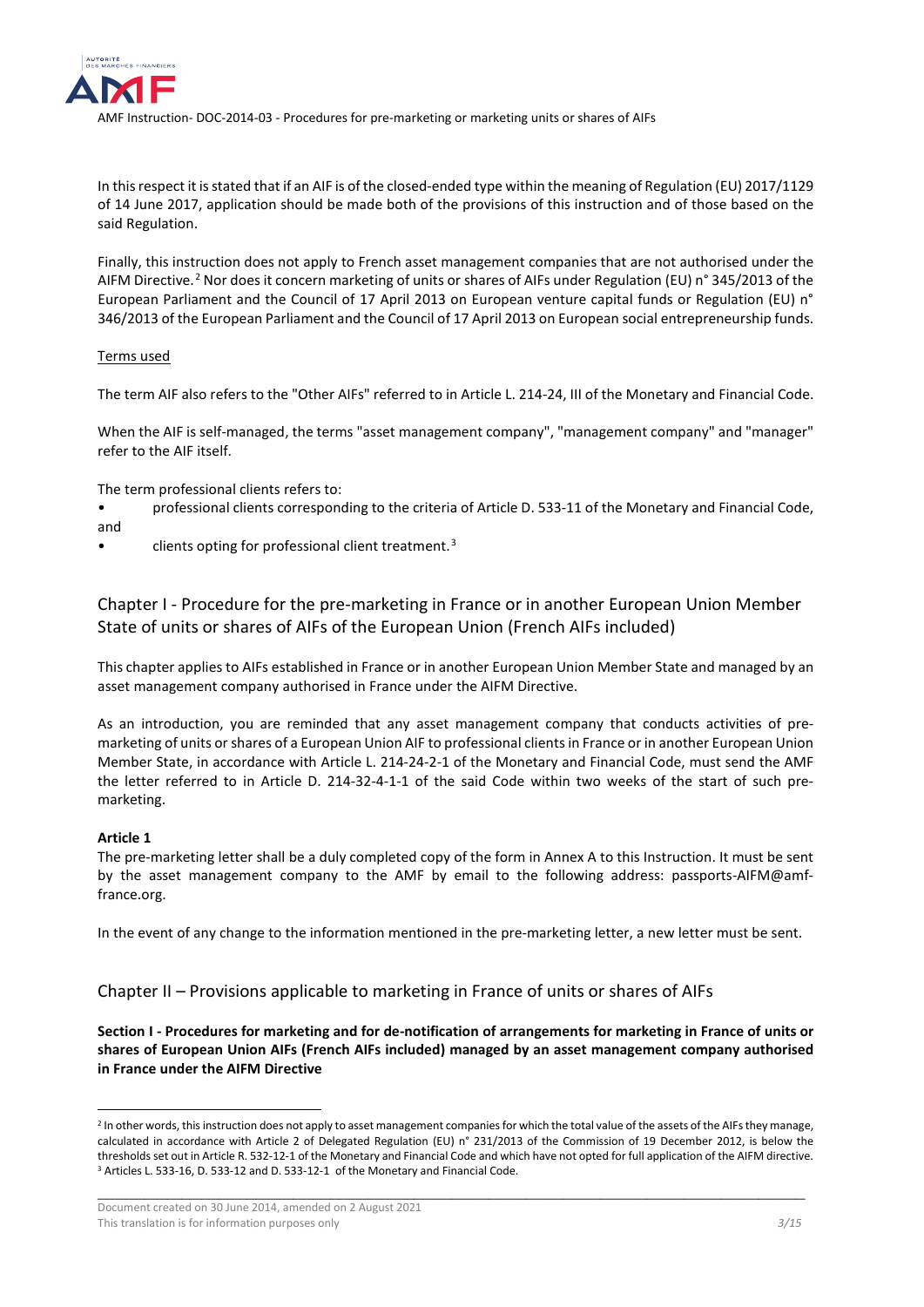

As an introduction, when the application for marketing in France (to professional or retail clients) concerns a French authorised or declared<sup>[4](#page-3-1)</sup> AIF and is made at the same time as the authorisation application or declaration of the AIF, the asset management company shall refer to the instruction applicable to the AIF in question (see AMF Instructions DOC-2011-20, DOC-2011-21, DOC-2011-22, DOC-2011-23 and DOC-2012-06). If the application for marketing in France (to professional or retail clients) is made after the authorisation or declaration, the asset management company shall refer to the procedure hereafter.

Only (French) AIFs authorised or declared after 22 July 2014 must comply with the obligation of notification and authorisation of marketing in France provided by Article L. 214-24-1 of the Monetary and Financial Code.

You are also reminded that pursuant to Article 33 of Decree n° 2013-676 of 25 July 2013 amending the legal framework of asset management, the regime for marketing in France of AIFs established in the European Union and managed by an asset management company does not apply to marketing of units or shares of AIFs subject to a public offer with a prospectus that was drafted and published in accordance with Regulation (EU) 2017/1129 of 14 June 2017, for the period of validity of the prospectus.

<span id="page-3-0"></span>I - Procedures for marketing and for de-notification of arrangements for marketing to professional clients

# **Article 2**

Pursuant to Article 421-1 of the AMF General Regulation, all AIFs established in France or in another European Union Member State and managed by an asset management company authorised in France under the AIFM Directive must be the subject of a procedure of notification to the AMF prior to marketing their units or shares in France to professional clients.

# **Article 3**

The marketing notification file shall comprise:

1) a duly completed copy of the form in Annex 1 to this Instruction,

2) the attachments referred to in Annex 1, along with any other document that the management company deems necessary for the examination of the application.

# **Article 4**

The notification file is transmitted directly to the AMF through the GECO database extranet of the asset management company. If the AIF is not referenced in the GECO database when the application is made and does not require authorisation or declaration, the asset management company must register beforehand.

# **Article 5**

When it receives a complete notification file, the AMF sends an acknowledgement of receipt for the file by e-mail.

# **Article 6**

-

Pursuant to Article 421-2 of the AMF General Regulation, the AMF shall indicate within 20 business days of receipt of the complete notification file whether the asset management company may start marketing the units or shares of the AIF to professional clients.

The AMF may ask for further information. If it does so, it informs the asset management company to this effect. The asset management company may send this additional information to the AMF by e-mail, indicating the references of the file.

<span id="page-3-1"></span><sup>4</sup> These are retail investment funds, funds of alternative funds, private equity funds, real estate collective investment undertakings (OPCI), professional real estate collective investment undertakings, professional investment funds, professional specialised funds, professional private equity funds and employee investment undertakings.

Document created on 30 June 2014, amended on 2 August 2021 This translation is for information purposes only **A**/15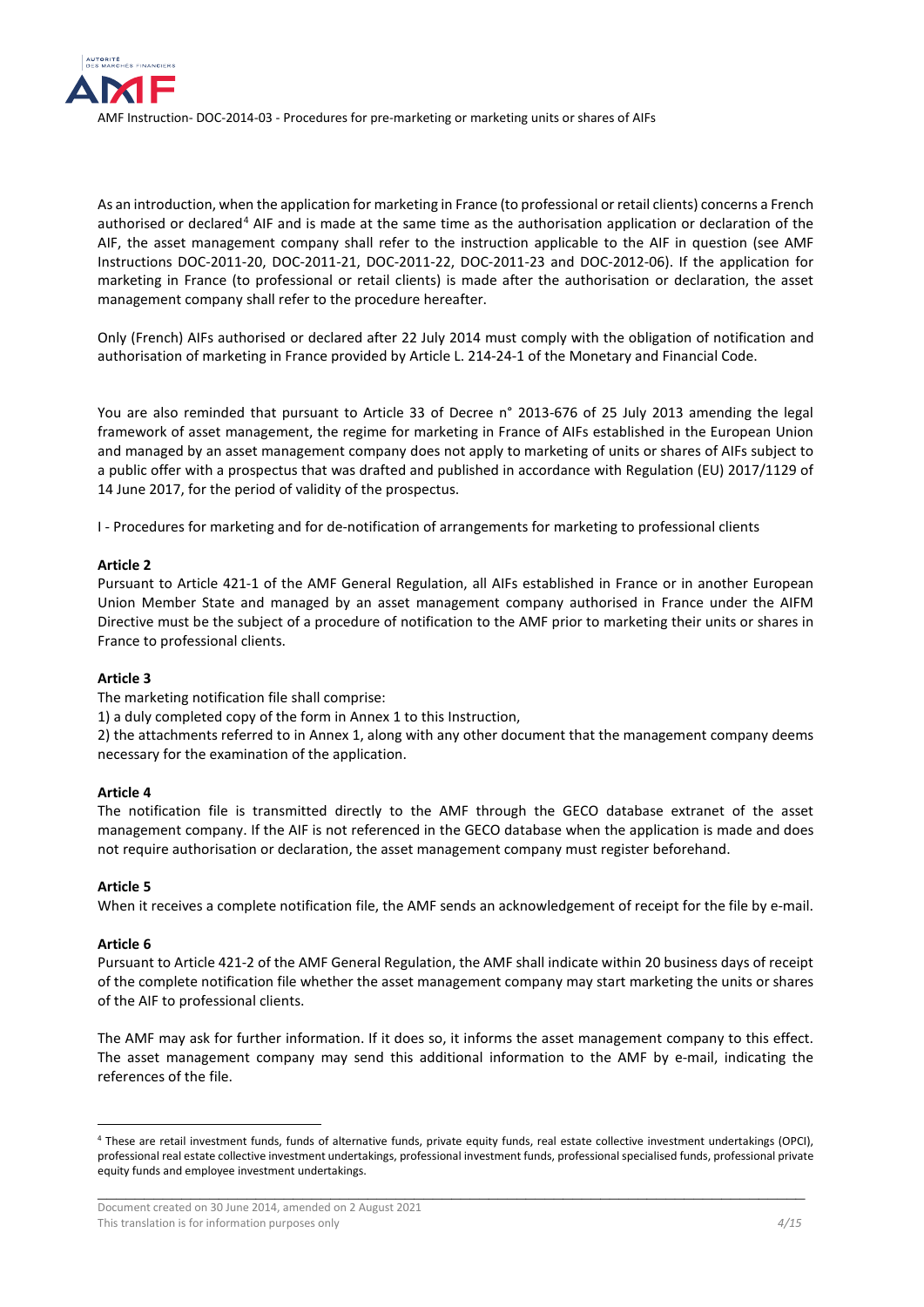

Pursuant to Article 421-2 of the AMF General Regulation, the AMF shall only object to marketing of the AIF if the management of said AIF by the asset management company is not, or will not be compliant with the laws and regulations applicable to asset management companies or with Books II and V of the Monetary and Financial Code.

Marketing may only start in France when the asset management company has received the positive decision of the AMF sent by e-mail.

### **Article 7**

Pursuant to Article 421-3 of the AMF General Regulation, in the event of a material change to any of the particulars communicated in accordance with Article 3 of this Instruction, the asset management company shall inform the AMF to this effect by e-mail to the address passports-AIFM@amf-france.org, at least one month before implementing the change as regards any changes planned by the asset management company, or immediately after an unplanned change has occurred.

### **Article 8**

Pursuant to Article 421-3-1 of the AMF General Regulation, any asset management company wishing to de-notify the file sent to the AMF for the marketing in France of units or shares in some or all of the AIFs mentioned in this notification, must send the AMF a marketing de-notification application file.

### **Article 9**

The marketing de-notification application file shall comprise:

1) a duly completed copy of the form in Annex 4 to this Instruction,

2) the attachments referred to in Annex 4, along with any other document that the asset management company deems necessary for the examination of the application.

#### **Article 10**

The de-notification file must be sent directly to the AMF by email to the address: passports-AIFM@amf-france.org.

# **Article 11**

The AMF checks that the notification sent to it by the asset management company pursuant to Article 421-3-1, II of the AMF General Regulation is complete. Within 15 business days of receipt of a complete de-notification application file, the AMF shall send an acknowledgement of receipt to the asset management company by email.

Any new or further, direct or indirect, offering or placement of the units or shares identified in the notification must cease as of the de-notification date indicated in the de-notification file transmitted to the AMF.

<span id="page-4-0"></span>II - Procedure for marketing to retail clients

### **Article 12**

Pursuant to Article 421-13 of the AMF General Regulation, all marketing in France to retail clients is subject to an authorisation procedure.

An asset management company that intends to market units or shares of an AIF to retail clients in France pursuant to paragraph III of Article 214-24-1 of the Monetary and Financial Code, must make facilities available to such clients to perform the tasks referred to in paragraph IV of the abovementioned Article 421-13.

All authorisation applications for marketing in France to retail clients must also be accompanied by a marketing notification referred to in Article 2 of this instruction or must be made after such notification:

\_\_\_\_\_\_\_\_\_\_\_\_\_\_\_\_\_\_\_\_\_\_\_\_\_\_\_\_\_\_\_\_\_\_\_\_\_\_\_\_\_\_\_\_\_\_\_\_\_\_\_\_\_\_\_\_\_\_\_\_\_\_\_\_\_\_\_\_\_\_\_\_\_\_\_\_

# a) For French AIFs

Document created on 30 June 2014, amended on 2 August 2021 This translation is for information purposes only **5/15** and *5/15* and *5/15* and *5/15* and *5/15*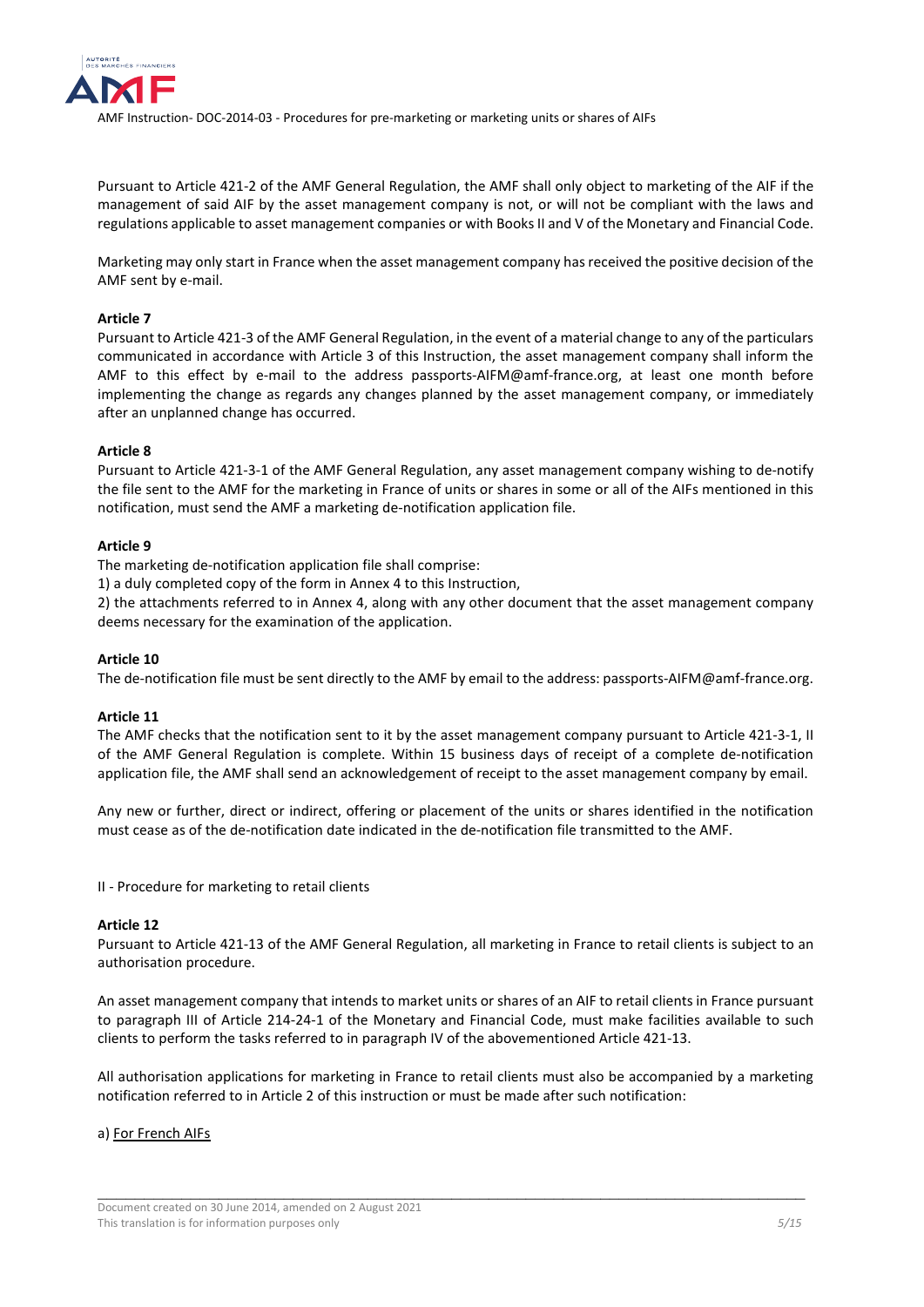

1st case - An application is being made for marketing to retail clients at the same time as marketing to professional clients

If, when filing the application referred to in Article 2, the asset management company is also applying for an authorisation for marketing in France of units or shares of AIFs to retail clients, the AMF shall indicate within the same period of 20 business days referred to in Article 5, subject to the file being complete, whether the asset management company may start marketing the units or shares of the AIF to retail clients.

2nd case - An application is being made for marketing to retail clients when the AIF can already be marketed to professional clients

If, when filing the application referred to in Article 2, the asset management company did not also apply for an authorisation for marketing in France of units or shares of AIFs to retail clients, the AMF shall indicate within a period of 20 business days, subject to the file being complete, whether the asset management company may start marketing the units or shares of the AIF to retail clients.

### b) For AIFs established in a European Union Member State other than France

Marketing in France to retail clients of units or shares of AIFs established in a European Union Member State other than France is subject to the particular conditions provided by Article 421-13 of the AMF General Regulation;

1) an instrument of information exchange and mutual assistance in the area of discretionary asset management has been put in place between the AMF and the supervisory authority of the AIF;

2) the AIF meets the conditions provided by a mutual recognition agreement for AIFs that may be marketed to retail clients, entered into between the AMF and the supervisory authority of the AIF.

In this case, the asset management company shall attach evidence of compliance with the abovementioned conditions to the file. Any incomplete application shall be inadmissible.

If the file is complete, the AMF shall indicate within 20 business days whether the asset management company may start marketing the units or shares of the AIF to retail clients.

# <span id="page-5-0"></span>**Section II - Procedure for marketing in France of units or shares of European Union AIFs (French AIFs included) managed by a management company authorised in a European Union Member State other than France under the AIFM Directive**

<span id="page-5-1"></span>I - Procedure for marketing to professional clients

# **Article 13**

All AIFs established in France or in another European Member State and managed by a management company authorised under the AIFM Directive in a European Member State other than France must be the subject, prior to marketing in France of their units or shares to professional clients, of a notification to the authority of the said management company (Article 32 of the AIFM Directive).

This notification is transmitted by the home authority of the management company to the AMF. This transmission is notified to the management company by its home authority. Marketing may start in France as of the date of that notification to the management company by its competent authority.

<span id="page-5-2"></span>II - Procedure for marketing to retail clients

#### **Article 14**

All AIFs established in France or in another European Union Member State and managed by a management company authorised under the AIFM Directive in a European Member State other than France must be the subject,

Document created on 30 June 2014, amended on 2 August 2021 This translation is for information purposes only **6/15** and *6/15* and *6/15* and *6/15* and *6/15* and *6/15* and *6/15*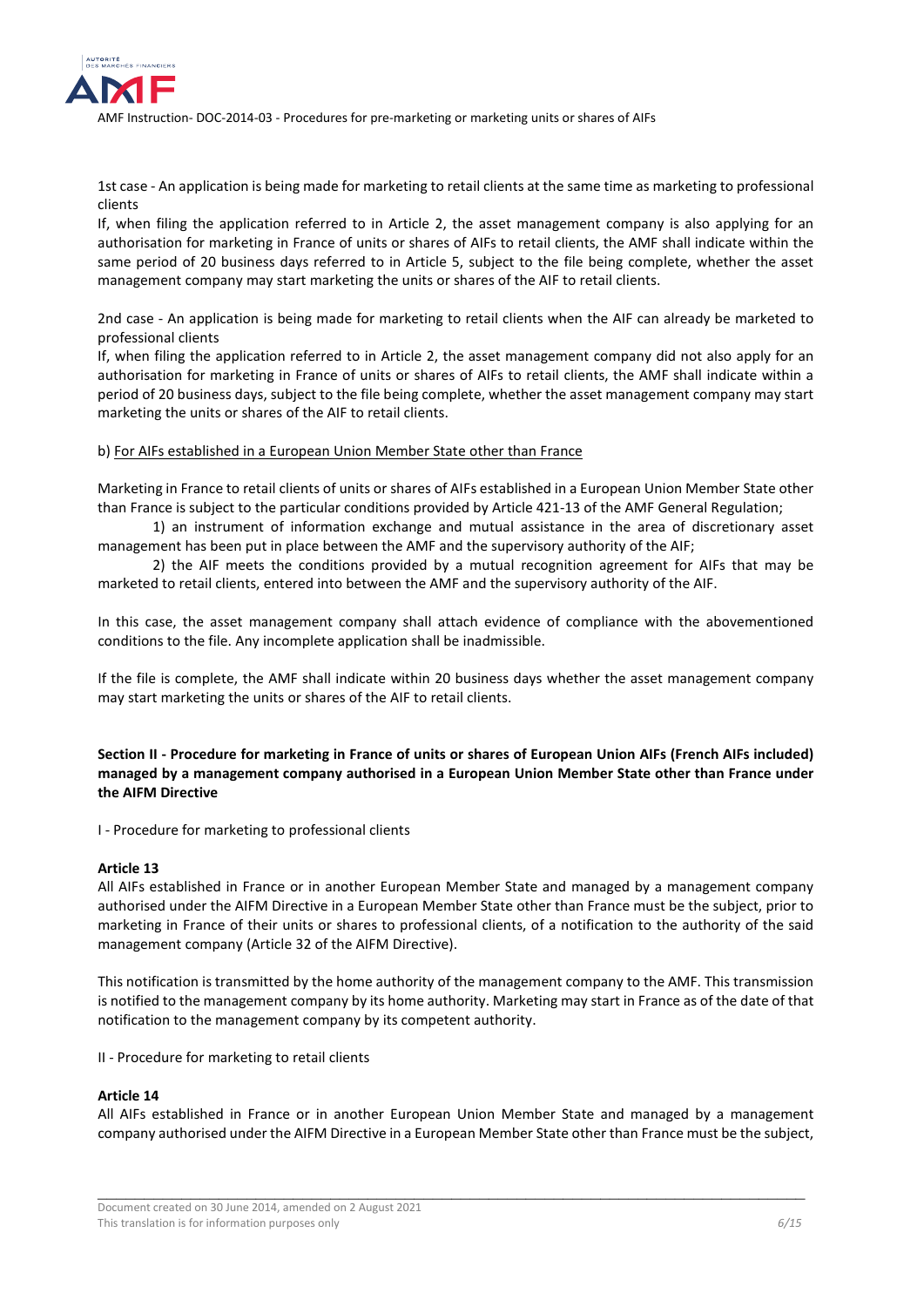

prior to marketing in France of their units or shares to retail clients, of an authorisation procedure (Article 421-13 of the AMF General Regulation).

The marketing authorisation application file ("marketing application") shall be signed by a person duly empowered by the management company, which is to say either one of the senior managers of the management company or a person specifically empowered to that effect.

This marketing application may not be made before the AMF has received the notification referred to in Article 11. In other words, the notification procedure referred to in Article 10 must have been complied with beforehand.

### **Article 15**

Marketing in France to retail clients of units or shares of AIFs managed by a management company established in a European Union Member State other than France is subject to the particular conditions provided by Article 421- 13 of the AMF General Regulation:

1) an instrument of information exchange and mutual assistance in the area of discretionary asset management has been put in place between the AMF and the supervisory authority of the management company; and

2) the management company meets the conditions provided by a mutual recognition agreement setting out the particular requirements applicable to the authorisation of management companies of AIFs that may be marketed to retail clients, entered into between the AMF and the supervisory authority of the management company.

You are reminded that any asset management that intends to market units or shares in an AIF to retail clients in France, must make facilities available to such clients to perform the tasks referred to in paragraph IV of the abovementioned Article 421-13.

Also, marketing in France to retail clients of units or shares of AIFs established in a European Union Member State other than France is subject to the particular conditions provided by Article 421-13 of the AMF General Regulation:

1) an instrument of information exchange and mutual assistance in the area of discretionary asset management has been put in place between the AMF and the supervisory authority of the AIF;

2) the AIF meets the conditions provided by a mutual recognition agreement for AIFs that may be marketed to retail clients, entered into between the AMF and the supervisory authority of the AIF.

The management company shall attach evidence of compliance with the abovementioned conditions to the file. Any incomplete application shall be inadmissible.

The application file shall be transmitted by e-mail to the following address: gio@amf-france.org.

#### **Article 16**

When it receives a complete marketing application, the AMF sends an acknowledgement of receipt for the file by e-mail.

### **Article 17**

The AMF shall indicate within 20 business days of receipt of the complete file whether the asset management company may start marketing the units or shares of the AIF to retail clients.

The AMF may ask for further information; if it does so, it informs the management company to this effect. The management company may send this additional information to the AMF by e-mail, indicating the references of the file.

Marketing may only start in France when the management company has received the positive decision of the AMF.

\_\_\_\_\_\_\_\_\_\_\_\_\_\_\_\_\_\_\_\_\_\_\_\_\_\_\_\_\_\_\_\_\_\_\_\_\_\_\_\_\_\_\_\_\_\_\_\_\_\_\_\_\_\_\_\_\_\_\_\_\_\_\_\_\_\_\_\_\_\_\_\_\_\_\_\_

# **Article 18**

Document created on 30 June 2014, amended on 2 August 2021 This translation is for information purposes only *7/15*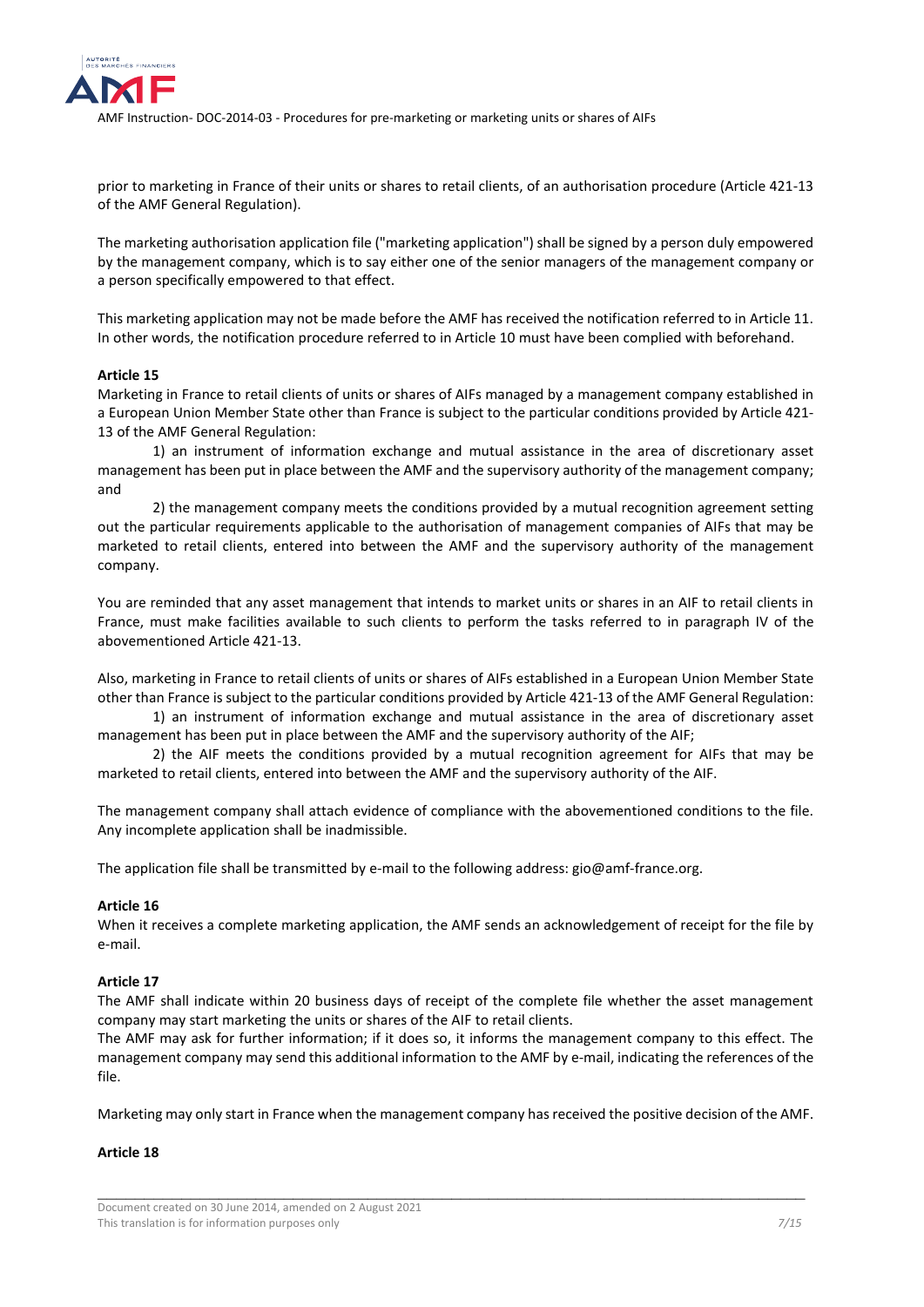

The management company shall inform the AMF promptly by e-mail to the address gio@amf-france.org of any material change to the particulars transmitted in the marketing authorisation application. The AMF may take any measure including, if necessary, the express prohibition of marketing in France to retail clients of the shares or units of the AIF.

# <span id="page-7-0"></span>**Section III - Procedure for marketing in France of units or shares of AIFs established in a third country or European Union AIFs (French AIFs included) and managed by a manager established in a third country**

This section applies, for marketing to professional clients and retail clients:

- to AIFs of third countries, whether they are managed by an asset management company, management company or manager established in a third country

- to AIFs, whether they are established in the European Union (France included) or in a third country, where they are managed by a manager established in a third country.

### **Article 19**

Pursuant to Article 421-13-1 of the AMF General Regulation, any AIF established in a third country or any AIF established in the European Union and managed by a manager established in a third country, must be the subject, prior to marketing in France of its units or shares, of a procedure of authorisation by the AMF.

The marketing application must:

• for marketing to professional clients, provide evidence of compliance with the conditions set out in Article D. 214-32 of the Monetary and Financial Code; and

• for marketing to retail clients, provide evidence of compliance with the conditions set out in Article 421- 13 of the AMF General Regulation.

Any incomplete application shall be inadmissible.

The marketing application shall be signed by a person duly empowered by the asset management company, management company or manager. This person shall be one of the senior managers of the asset management company, management company or manager or a person specifically empowered to that effect.

# **Article 20**

The marketing application shall comprise:

1) a duly completed copy of the form in Annex 3 to this instruction or, where applicable, a copy of the specific form provided for by the mutual recognition agreement specified under Article 421-13 of the AMF General Regulation,

2) the attachments referred to in Annex 3, along with any other document that the asset management company, management company or manager deems necessary for the examination of the application.

3) when the asset management company, management company or manager intends to market units or shares in the AIF to retail clients in France, the information on the provision of facilities to such clients to carry out the tasks referred to in paragraph IV of the abovementioned Article 421-13.

The marketing application may be transmitted directly to the AMF:

- via the GECO database of the asset management company; or
- by e-mail to the address gio@amf-france.org for management companies established in a European Union Member State other than France or managers established in a third country.

#### **Article 21**

When it receives a complete marketing application, the AMF sends an acknowledgement of receipt for the file by e-mail.

\_\_\_\_\_\_\_\_\_\_\_\_\_\_\_\_\_\_\_\_\_\_\_\_\_\_\_\_\_\_\_\_\_\_\_\_\_\_\_\_\_\_\_\_\_\_\_\_\_\_\_\_\_\_\_\_\_\_\_\_\_\_\_\_\_\_\_\_\_\_\_\_\_\_\_\_

# **Article 22**

Document created on 30 June 2014, amended on 2 August 2021 This translation is for information purposes only *8/15*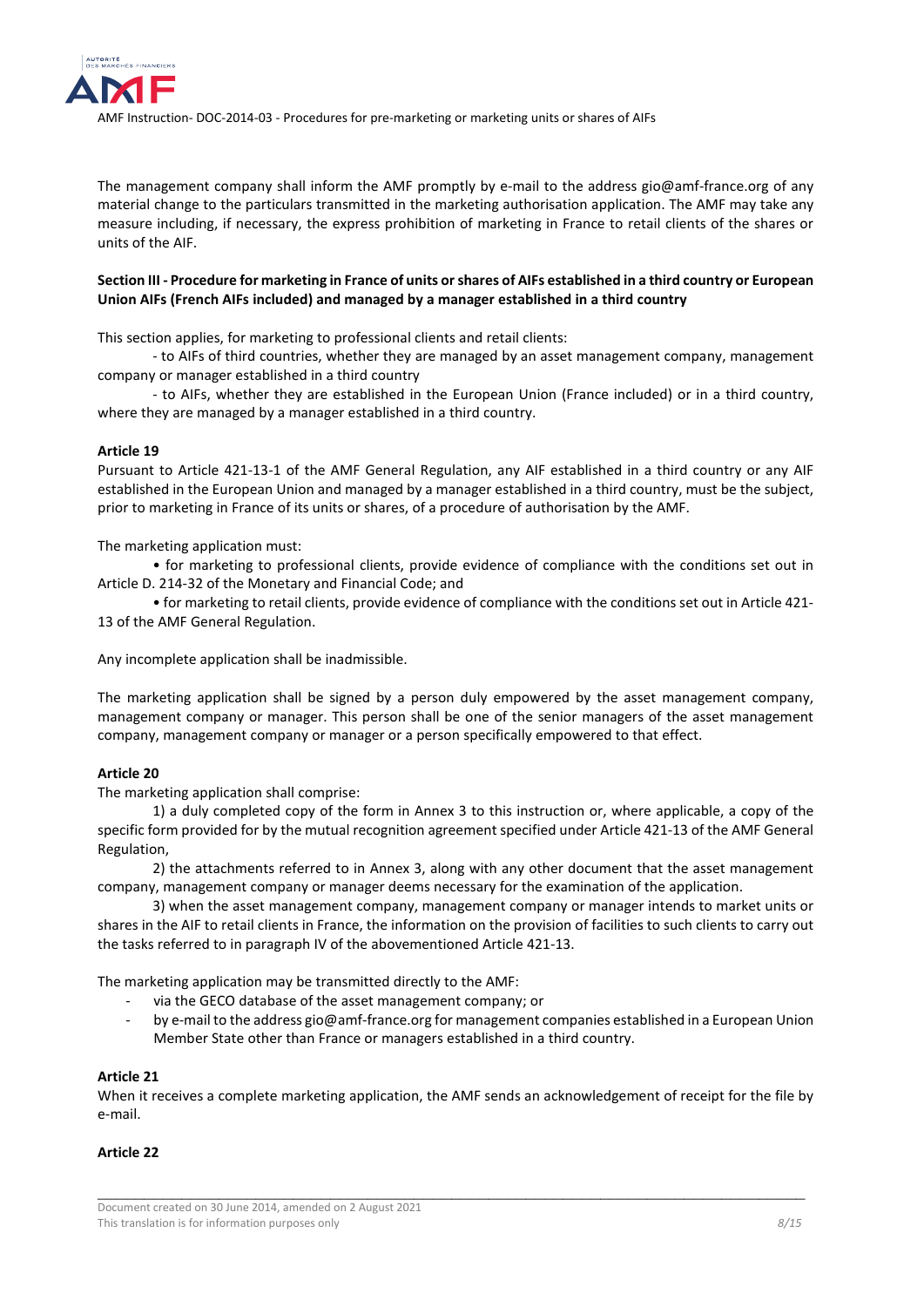

The AMF shall indicate within two months of receipt of a complete file, by e-mail to the asset management company, management company or manager, whether it may start marketing in France of the units or shares of the AIF and the conditions of that marketing.

The AMF may ask for further information. If it does so, it shall inform the asset management company, management company or manager to this effect. The asset management company, management company or manager may send this additional information to the AMF by e-mail, indicating the references of the file.

Marketing may only start in France when the asset management company, management company or manager has received the positive decision of the AMF.

# **Article 23**

The asset management company, management company or manager shall inform the AMF by e-mail to the address gio@amf-france.org of any material change to the particulars transmitted in the authorisation application for marketing of the units or shares of the AIF. The AMF may take any measure including, if necessary, the express prohibition of marketing in France of the units or shares of the AIF.

# <span id="page-8-0"></span>**Section IV - Other general provisions relating to marketing in France of units or shares of AIFs**

# **Article 24** - Facilities made available for investors

Pursuant to Article 421-13 of the AMF General Regulation, asset management companies, management companies or managers of AIFs marketed to retail clients in France make facilities available to such investors to perform out certain tasks listed in the said article.

You are reminded that pursuant to Article 421-27 of the AMF General Regulation, an AIF subject to authorisation as stipulated by Articles 421-13 and 421-13-1, its asset management company, management company or manager may appoint a third party established in France as their "correspondent" to carry out the tasks provided by Article 421-13, IV, in the conditions set out in paragraph V of the said article.

The correspondent may also be responsible for payment of the fixed annual fee due to the AMF, in accordance with Article L. 621-5-3 of the Monetary and Financial Code.

# **Article 25** – Fixed-sum AMF filing fee relating to marketing

A filing fee is due to the AMF on the conditions set out in Article L. 621-5-3 of the Monetary and Financial Code. Regardless of the attachments required within the framework of the passport or non-passport marketing procedure, proof of payment must be transmitted to the AMF for marketing in France.

**Article 26** - Examination by the AMF of marketing of the AIF

The AMF is entitled to request any further information about the marketing of the UCITS and, in particular, the marketing materials before they are disseminated.

You are reminded that Articles 4 and 7 of Regulation (EU) 2019/1156 of the European Parliament and of the Council of 20 June 2019 set out the requirements regarding marketing communications and ex ante verification of such marketing communications by the competent authorities.

By the terms of Article 421-25 of the AMF General Regulation, the AMF may exercise the prerogatives referred to in Article 314-6 with regard to any person distributing AIFs.

Advertisements from the AIF aimed at investors shall be clearly identified as such. They shall be accurate, clear and not misleading. More specifically, if an advertisement containing an invitation to buy units or shares in an AIF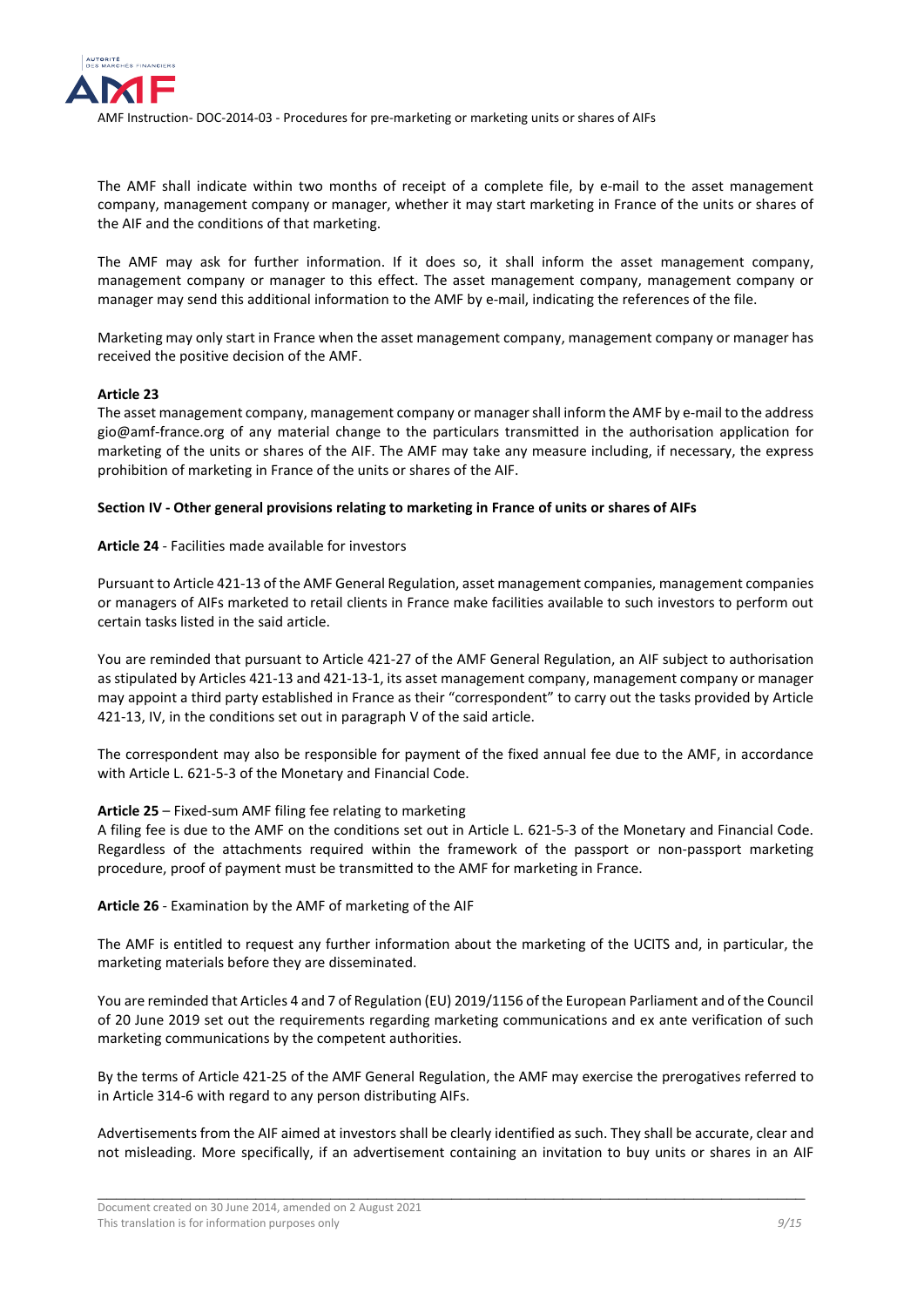

includes specific information about the AIF, it cannot contain information that contradicts the information provided in the investor disclosure documents or that understates the importance of such information.

Such advertisements shall state whether investor disclosure documents exist and are available.

They shall stipulate where and in which languages the holders of units or shares of the AIF and potential investors can obtain this information and these documents, or how they can gain access to them.

Article L. 533-12 Monetary and Financial Code provides that "All information, including promotional communications, sent by investment service providers … to clients, and to potential clients in particular, must be accurate, clear and not misleading. Promotional communications must be clearly identifiable as such".<sup>[5](#page-9-0) [6](#page-9-1)</sup> Article L. 533-22-2-1 Monetary and Financial Code provides that "All information, including promotional communications, sent by portfolio management companies to investors must be accurate, clear and not misleading. Promotional communications must be clearly identifiable as such ."

Finally, in accordance with Article 314-6 of the AMF General Regulation, "The AMF may require investment services providers to submit to it their marketing communications for the investment services that they provide and the financial instruments that they offer prior to publication, distribution or broadcast. It may require changes to the presentation or the content to ensure that the information is accurate, clear and not misleading ."

The abovementioned provisions of Articles L. 533-12 and L. 533-22-2-1 of the Monetary and Financial Code, 44 of Delegated Regulation (EU) 2017/565 of 25 April 2016, 421-25, 314-6 and following of the AMF General Regulation and Regulation (EU) 2019/1156 of the European Parliament and of the Council of 20 June 2019 apply notably to advertising for the AIF.

If the AMF has asked the asset management company, management company or manager to submit the marketing communications of the AIF to it, such communications shall be sent to the following e-mail address: passports-AIFM@amf-france.org.

**Article 27** - Information made available to the public in France

1. Pursuant to Article 421-27 of the AMF General Regulation, management companies established in a European Union Member State other than France or managers established in a third country shall be required to inform unit or shareholders in the same conditions as those required in France (for example, for AIFs authorised for marketing to retail or professional clients, in the conditions set out in AMF Instructions DOC-2011-20 and DOC-2012-06 respectively).

2. With the exception of third country AIFs managed by a manager established in a third country and marketed to retail clients only,<sup>[7](#page-9-2)</sup> pursuant to Article 421-34, I of the AMF General Regulation, the asset management company, management company or manager shall provide investors of the AIF with the following information before they invest in the AIF:

a) a description of the investment strategy and objectives of the AIF, information on where any master AIF within the meaning of the AIFM Directive<sup>[8](#page-9-3)</sup> is established and where the underlying funds are established if the AIF is a fund of funds, a description of the types of assets in which the AIF may invest, the techniques it may employ and all associated risks, any applicable investment restrictions, the circumstances in which the AIF may use leverage, the types and sources of leverage permitted and the associated risks, any restrictions on the use of leverage and

\_\_\_\_\_\_\_\_\_\_\_\_\_\_\_\_\_\_\_\_\_\_\_\_\_\_\_\_\_\_\_\_\_\_\_\_\_\_\_\_\_\_\_\_\_\_\_\_\_\_\_\_\_\_\_\_\_\_\_\_\_\_\_\_\_\_\_\_\_\_\_\_\_\_\_\_

<u>.</u>

<span id="page-9-0"></span><sup>&</sup>lt;sup>5</sup> Details are given in article 44 of Delegated Regulation (EU) 2017/565 of 25 April 2016.

<span id="page-9-1"></span><sup>&</sup>lt;sup>6</sup> This provision applies to asset management companies authorised to offer one or more investment services under article L. 532-9 VII Monetary and Financial Code.

<span id="page-9-2"></span><sup>&</sup>lt;sup>7</sup> Pursuant to the provisions of Section II, Article 421-A of the AMF General Regulation, Article 421-34 of said General Regulation is not applicable to third country AIFs managed by a manager established in a third country and marketed to retail clients only.

<span id="page-9-3"></span><sup>8</sup> This definition is transposed into French law in Article L. 214-24 IV of the Monetary and Financial Code.

Document created on 30 June 2014, amended on 2 August 2021 This translation is for information purposes only *10/15* and *10/15* and *10/15* and *10/15*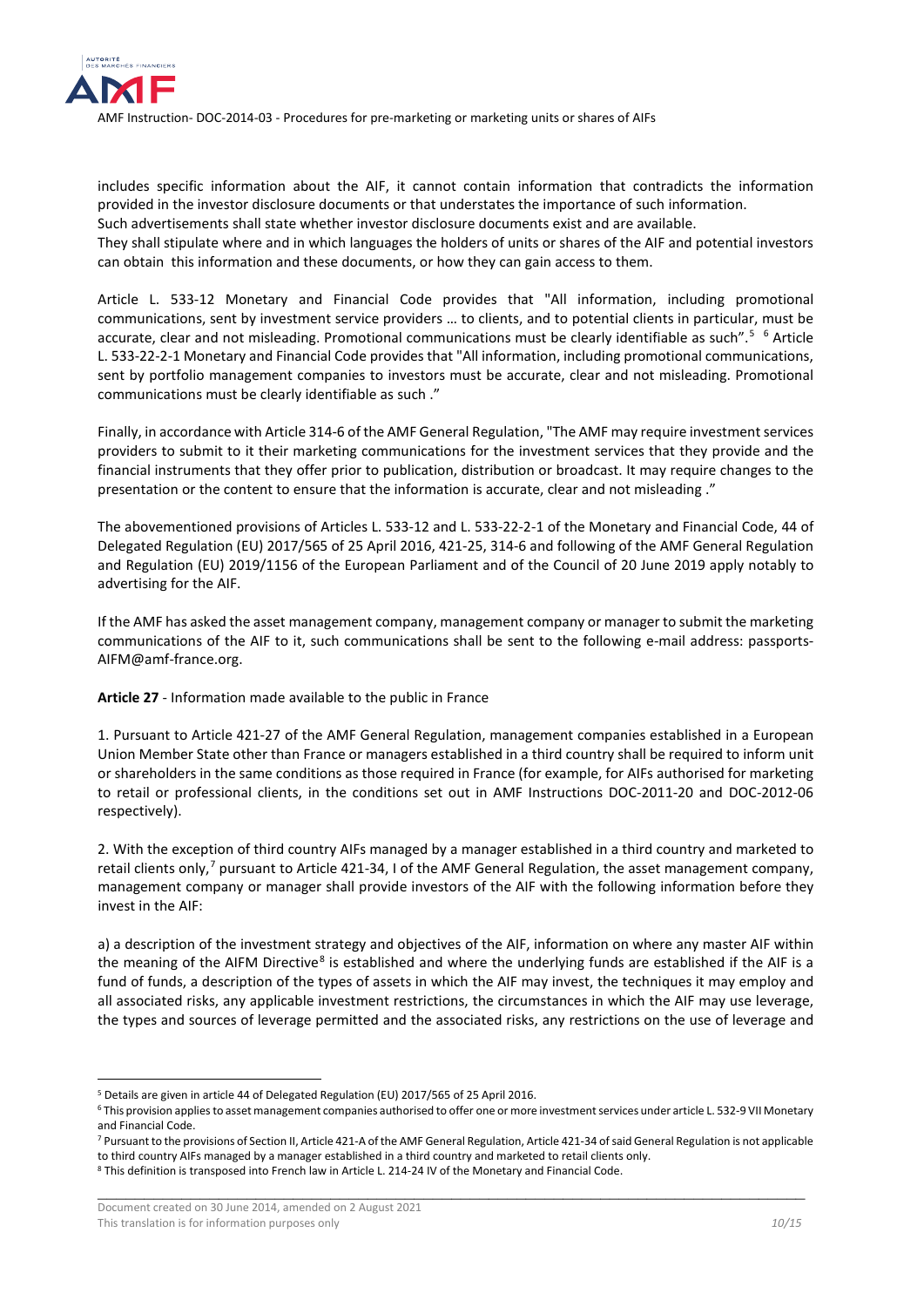

any collateral and asset reuse arrangements, and the maximum level of leverage which the asset management company, management company or manager is entitled to employ on behalf of the AIF;

b) a description of the procedures by which the AIF may change its investment strategy or investment policy, or both;

c) a description of the main legal implications of the contractual relationship entered into for the purpose of investment, including information on jurisdiction, on the applicable law and on the existence or not of any legal instruments providing for the recognition and enforcement of judgements in the territory where the AIF is established;

d) the identity of the asset management company, management company or manager, of the AIF's depositary, auditor and any other service providers and a description of their duties and the investors' rights;

e) a description of how the asset management company, management company or manager is complying with the requirements of Article [9](#page-10-0)(7) of the AIFM Directive:<sup>9</sup>

f) a description of any management function delegated by the asset management company, management company or manager and of any safe-keeping function delegated by the depositary, the identification of the delegate and any conflicts of interest that may arise from such delegations;

g) a description of the AIF's valuation procedure and of the pricing methodology for valuing assets, including the methods used in valuing hard-to-value assets;

h) a description of the AIF's liquidity risk management, including the redemption rights both in normal and in exceptional circumstances, and the existing redemption arrangements with investors;

i) A description of any fees, charges and commission, together with the maximum amounts applicable, that are borne either directly or indirectly by investors.

j) a description of how the asset management company, management company or manager ensures a fair treatment of investors and, whenever an investor obtains preferential treatment or the right to obtain preferential treatment, a description of that preferential treatment, the type of investors who obtain such preferential treatment and, where relevant, their legal or economic links with the AIF or asset management company, management company or manager;

k) where available, the last annual report referred to in point 3 of this article;

l) The procedure and conditions for issuing and buying back units or shares.

m) where necessary, the last net asset value of AIF or the last market price of AIF units or shares:

n) where available, the historical performance of the AIF;

o) the identity of the prime broker and a description of any material arrangements of the AIF with its prime brokers and the way the conflicts of interest in relation thereto are managed and the provision in the contract with the depositary on the possibility of transfer and reuse of AIF assets, and information about any transfer of liability to the prime broker that may exist;

\_\_\_\_\_\_\_\_\_\_\_\_\_\_\_\_\_\_\_\_\_\_\_\_\_\_\_\_\_\_\_\_\_\_\_\_\_\_\_\_\_\_\_\_\_\_\_\_\_\_\_\_\_\_\_\_\_\_\_\_\_\_\_\_\_\_\_\_\_\_\_\_\_\_\_\_

-

<span id="page-10-0"></span><sup>&</sup>lt;sup>9</sup> Transposed into French law in Article 317-2 IV of the AMF General Regulation.

Document created on 30 June 2014, amended on 2 August 2021 This translation is for information purposes only **11/15** and **11/15** and **11/15** and **11/15** and **11/15** and **11/15**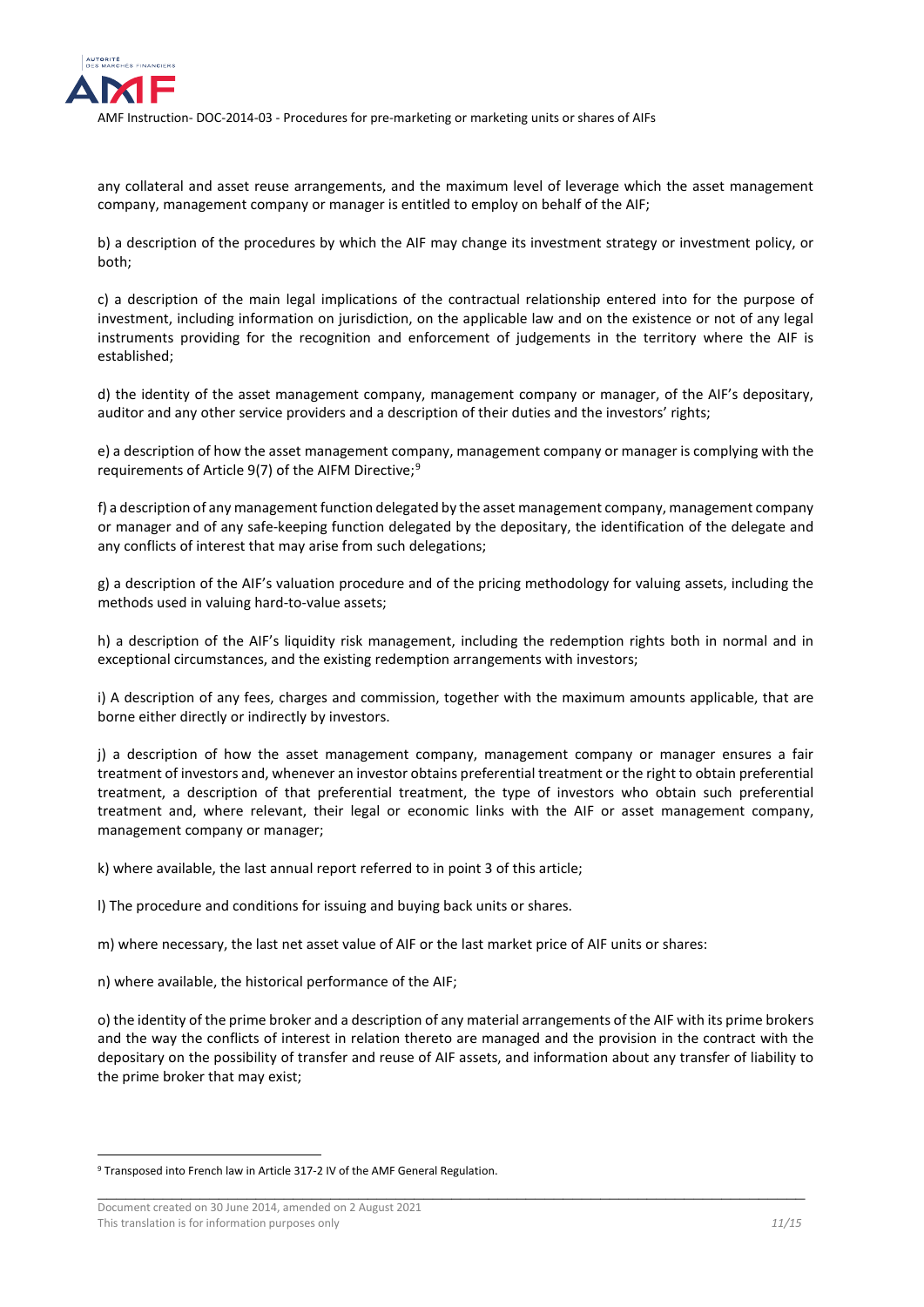

p) description of how and when the information required under paragraphs 4 and 5 of Article 23 of the AIFM Directive will be disclosed;<sup>[10](#page-11-0)</sup>

q) When the units or shares of AIF are admitted for trading on a regulated market or a multilateral trading facility pursuant to Article D. 214-32-31 of the [French] Monetary and Financial Code, the AIFs make information on the procedures of this admission available to the public and, where necessary, the impact of this admission on subscription/redemption fees/commissions for investors choosing this distribution method.

You are also reminded that Article 421-34 of the AMF General Regulation also makes the following provisions:

"II. - The AIF or its asset management company, management company or AIF manager shall inform investors before they invest in the AIF of any arrangement made by the depositary to contractually discharge itself of liability in accordance with II and III of Article L. 214-24-10 of the Monetary and Financial Code. The AIF or its asset management company, management company or manager shall also inform investors without delay of any changes with respect to depositary liability.

[…]

-

IV. European Union AIFs and AIFs marketed in the European Union employing leverage, or their asset management company, management company or manager, periodically disclose to unit or shareholders:

1. The percentage of the AIF's assets subject to special arrangements arising from their illiquid nature; 2° Any new arrangements for managing the liquidity of the AIF;

2. Any new arrangements for managing the liquidity of the AIF;

3. The current risk profile of the AIF and the risk management systems employed by the AIF or its asset management company, management company or AIF manager to manage those risks.

V. European Union AIFs and AIFs marketed in the European Union employing leverage, or their asset management company, management company or manager, disclose the following information regularly for each of these AIFs: 1. Any changes to the maximum level of leverage which the asset management company, management company or AIF manager may employ on behalf of the AIF as well as any right of reuse of the AIF's assets given as collateral and any guarantee under the leveraging arrangements;

2° The total amount of leverage employed by that AIF ."

The annual report shall contain at least the following:

• the management report,

• the financial statements defined by the chart of accounts and including the certification issued by the statutory auditor,

• any material changes, within the meaning of Article 106 of Delegated Regulation (EU) n° 231/2013 of the Commission of 19 December 2012, to the information referred to in point 2 of this article of the instruction during the financial year covered by the report,

• the total amount of remuneration for the financial year, split into fixed and variable remuneration, paid by the asset management company, management company or manager to its staff, the number of beneficiaries and, where relevant, carried interests paid by the AIF.

• the aggregate amount of remuneration broken down by senior managers and members of staff of the asset management company, management company or manager whose activities have a material impact on the risk profile of the AIF.

Pursuant to Article L. 214-24-19 of the Monetary and Financial Code, the accounting information given in the annual report shall be prepared in accordance with French accounting standards or the accounting standards of the country in which the AIF is established.

The report produced by the statutory auditor and, where applicable, any qualified opinions, must be reproduced in full in the annual report.

<span id="page-11-0"></span><sup>&</sup>lt;sup>10</sup> Transposed in Article 421-34 IV and V of the AMF General Regulation.

Document created on 30 June 2014, amended on 2 August 2021 This translation is for information purposes only **12/15** and the set of the set of the set of the set of the set of the set of the set of the set of the set of the set of the set of the set of the set of the set of the se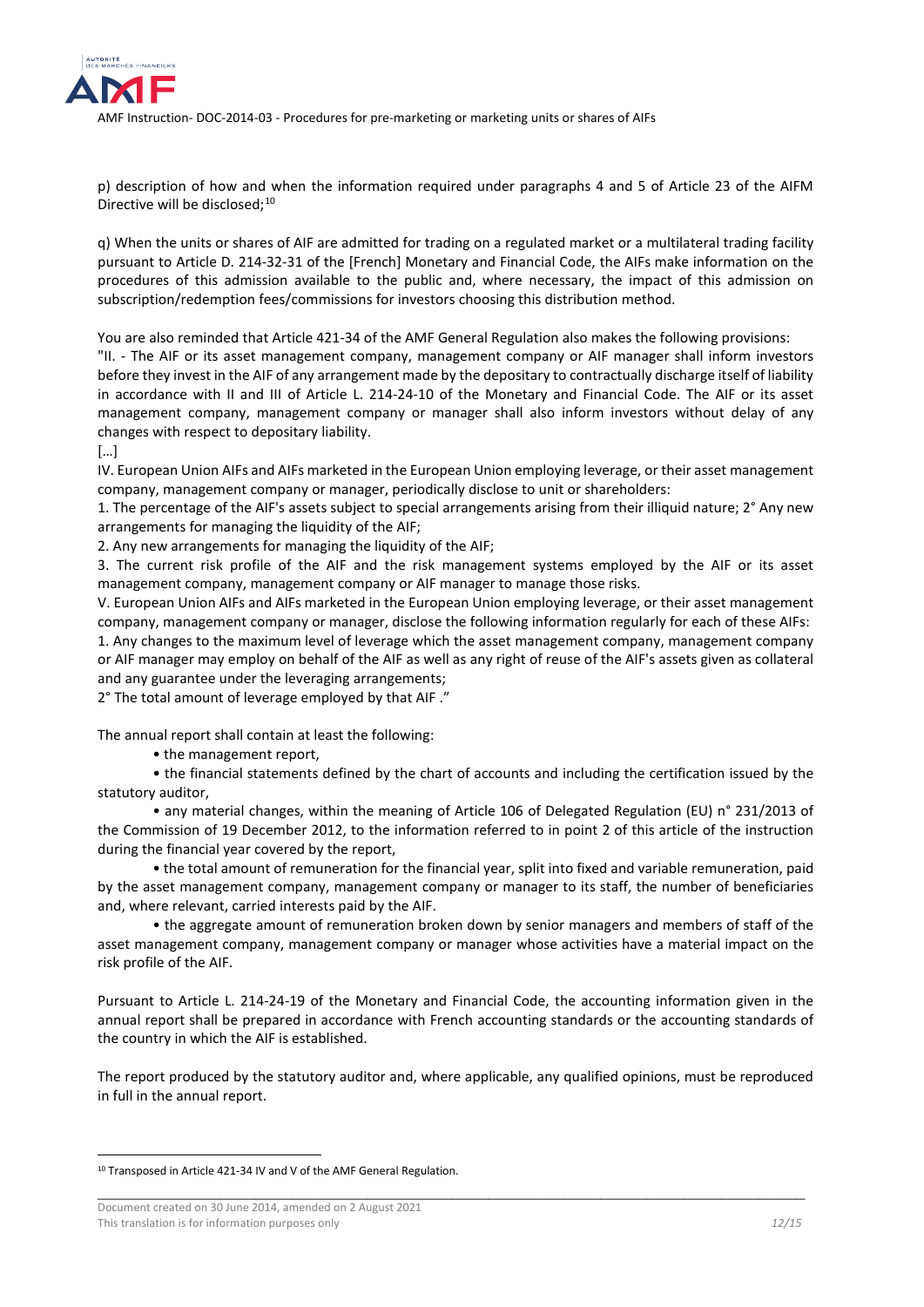

Third country AIFs managed by a manager and marketed solely to retail clients are subject to the disclosure rules provided for by the mutual recognition agreements specified under Article 421-13 of the AMF General Regulation.

<span id="page-12-0"></span>Chapter III - Procedures for marketing and for the de-notification of arrangements for marketing in a European Union Member State other than France of units or shares of European Union AIFs (French AIFs included) managed by an asset management company authorised in France under Directive 2011/61/EC (AIFM Directive) ("outgoing" passport)

# **Article 28**

Pursuant to Article 421-14 of the AMF General Regulation, all AIFs established in France or in another European Union Member State and managed by an asset management company authorised in France under the AIFM Directive must be the subject of a procedure of notification to the AMF prior to marketing their units or shares to professional clients in a European Union Member State other than France.

# **Article 29**

Pursuant to Article 421-14 of the AMF General Regulation, the marketing notification file comprises:

1) A copy of the notification letter in Annex 2-1 to this Instruction, drafted in a language customary in the sphere of international finance, in which each section is completed;

2) the attachments referred to in Annex 2- 2, along with any other document that the asset management company deems necessary for the examination of the application. These attachments are drafted in a language customary in the sphere of international finance or in a language accepted by the competent authorities of the Member State in which the asset management company intends to market the units or shares of the AIF.

The notification file is transmitted directly to the AMF through the GECO database extranet of the asset management company.

# **Article 30**

When it receives a complete marketing notification file, the AMF sends an acknowledgement of receipt for the file by e-mail.

# **Article 31**

According to Article L. 214-24-2, III and Article D. 214-32-4-1 of the Monetary and Financial Code, the AMF shall transmit the notification file within 20 business days to the competent authorities of the host Member State where it is intended that the units or shares of the AIF be marketed. The AMF shall enclose a statement to the effect that the asset management company of the AIF concerned is authorised to manage AIFs with a particular investment strategy.

The AMF shall, without delay, notify the asset management company about the transmission of the abovementioned file to the competent authorities of the host Member State. The units or shares of the AIF may be marketed to professional clients in the host Member State as of the date of the abovementioned notification.

It is hereby stated that the asset management company shall:

• check any additional requirements of the host Member State relating to marketing;

• if it intends to market units or shares of the AIF to retail clients in the host Member State, check any conditions and arrangements for such marketing, where appropriate.

# **Article 32**

In accordance with Article L. 214-24-2, V of the Monetary and Financial Code, in the event of a material change to any of the particulars communicated in the notification file, the asset management company shall inform the AMF to this effect by e-mail to the address passports-AIFM@amf-france.org, using the template in Annex 2-1, at least 1 month before implementing the change or immediately after an unplanned change has occurred.